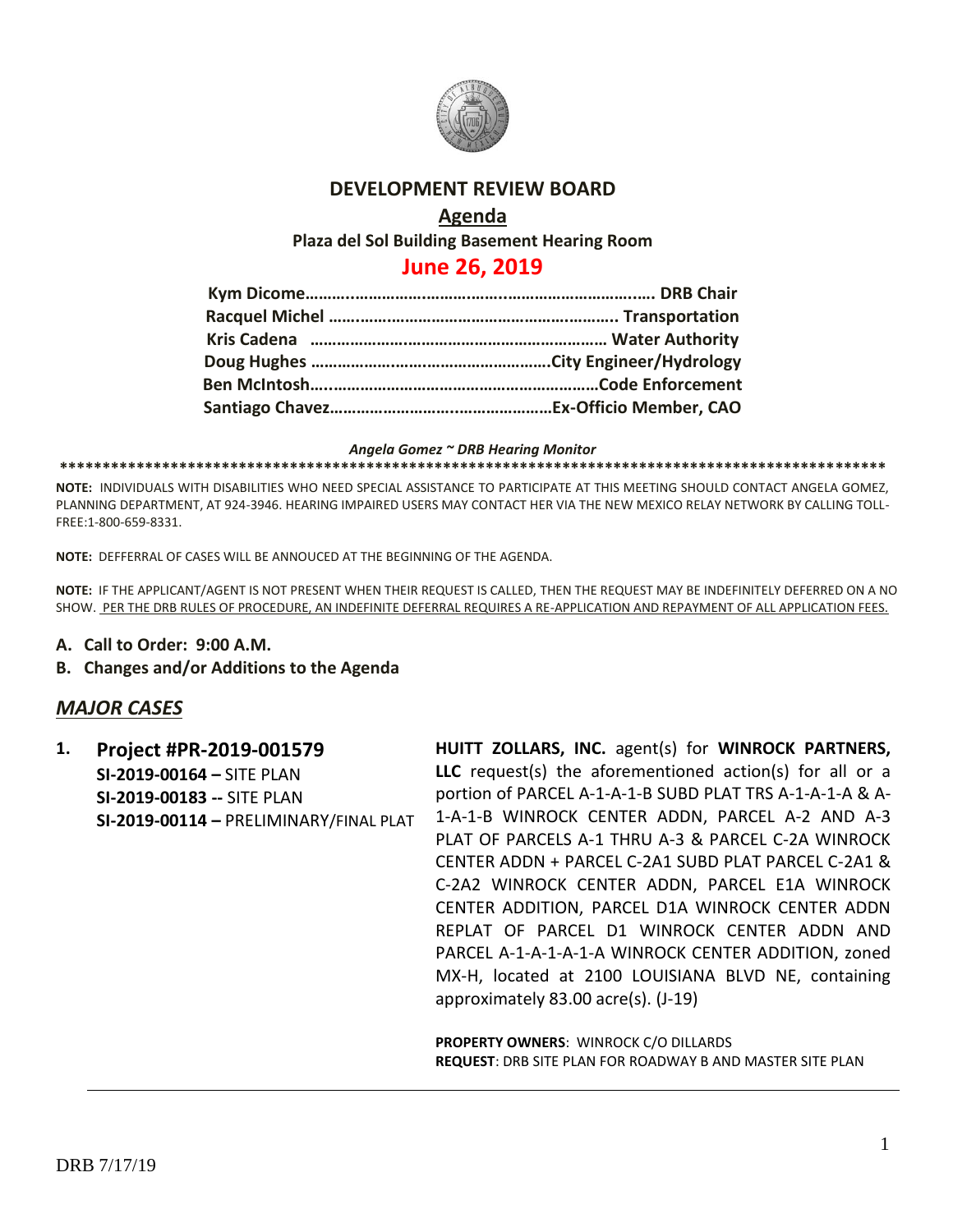| 2. | Project #PR-2019-002402<br>SD-2019-00111 - PRELIMINARY PLAT<br>SD-2019-00112 - VACATION OF PUBLIC<br><b>EASEMENT</b><br>SD-2019-00116 - FINAL PLAT                                                                                                                                                                                | <b>BOHANNAN</b><br><b>HUSTON</b><br>INC.<br>agent(s)<br><b>TITAN</b><br>for<br><b>DEVELOPMENT</b> request(s) the aforementioned action(s) for<br>all or a portion of TRACT 11 PLAT OF TRACTS 11 THRU 12<br>AVALON SUBDIVISION UNIT 5, zoned NR-BP, located at the<br>NEC of BLUEWATER RD NW and 98TH STREET NW,<br>containing approximately 16.6729 acre(s). (K-9)                                                                                                                                                                                                                                            |
|----|-----------------------------------------------------------------------------------------------------------------------------------------------------------------------------------------------------------------------------------------------------------------------------------------------------------------------------------|---------------------------------------------------------------------------------------------------------------------------------------------------------------------------------------------------------------------------------------------------------------------------------------------------------------------------------------------------------------------------------------------------------------------------------------------------------------------------------------------------------------------------------------------------------------------------------------------------------------|
|    |                                                                                                                                                                                                                                                                                                                                   | PROPERTY OWNERS: 98 <sup>th</sup> AND 1-40 LAND LLC<br>REQUEST: VACATE A PUBLIC UTLITY EASEMENT AND REPLAT INTO TWO<br><b>TRACTS</b>                                                                                                                                                                                                                                                                                                                                                                                                                                                                          |
| 3. | Project #PR-2019-002485<br>SD-2019-00110 - VACATION OF PUBLIC<br><b>RIGHT OF WAY</b>                                                                                                                                                                                                                                              | <b>WILSON &amp; COMPANY</b> agent(s) for APS request(s) the<br>aforementioned action(s) for all or a portion of SAN MATEO<br>PLACE located south of CUTLER AVE NE and north of I-40,<br>containing approximately 15,489 SF/.3638 acre(s). (K-9)<br>PROPERTY OWNERS: CITY OF ALBUQUERQUE<br><b>REQUEST: VACATION OF A PORTION OF SAN MATEO PL NE R/W</b>                                                                                                                                                                                                                                                       |
| 4. | Project #PR-2018-001996<br>(1010401, 1004404)<br>SD-2019-00028 - AMENDMENT TO<br>PRELIMINARY PLAT<br><b>SD-2019-00023 - VACATION OF</b><br><b>TEMPORARY PUBLIC ROADWAY</b><br><b>EASEMENT</b><br>SD-2019-00030 - VACATION OF A PUBLIC<br><b>WATER EASEMENT</b><br><b>SD-2019-00031 - VACATION OF A PUBLIC</b><br>ROADWAY EASEMENT | PRICE LAND AND DEVELOPMENT GROUP agent(s) for PV<br>TRAILS ALBUQUERQUE, LLC request(s) the aforementioned<br>action(s) for all or a portion of TRACT H, DURANGO UNIT 1<br>(AKA DURANGO UNITS 3A & 3B), zoned R-1D, located on<br>WOODMONT AVE between RAINBOW AVE and PASEO DEL<br>NORTE BLVD, containing approximately 18.83 acre(s). (C-9)<br>[Deferred from 2/13/19, 2/27/19, 3/20/19, 3/27/19, 4/10/19, 5/8/19, 6/5/19]<br>PROPERTY OWNERS: PV TRAILS ALBUQUERQUE LLC<br>REQUEST: AMEND PRELIMINARY PLAT FOR 35 RESIDENTIAL LOTS AND 1<br><b>TRACT</b><br>DEFERRED TO JULY 24TH AT THE APPLICANTS REQUEST |
| 5. | Project #PR-2018-001996<br>(1010401, 1004404)<br>SD-2019-00024 - PRELIMINARY PLAT<br>VA-2019-00032 - TEMPORARY DEFERRAL<br>OF SIDEWALK<br>VA-2019-00031 - SIDEWALK WAIVER<br>SD-2019-00029 - VACATION OF PUBLIC<br>ROADWAY EASEMENT<br>SD-2019-00025 - VACATION OF A PUBLIC<br>WATER AND SANITARY SEWER EASEMENT                  | PRICE LAND AND DEVELOPMENT GROUP agent(s) for PV<br>TRAILS ALBUQUERQUE, LLC request(s) the aforementioned<br>action(s) for all or a portion of TRACT H, DURANGO UNIT 1<br>(AKA DURANGO UNITS 4 & 5), zoned R-1D, located on<br>WOODMONT AVE between RAINBOW AVE and PASEO DEL<br>NORTE BLVD, containing approximately 11.32 acre(s). (C-9)<br>[Deferred from 2/13/19, 2/27/19, 3/20/19, 3/27/19, 4/10/19, 5/8/19, 6/5/19]<br>PROPERTY OWNERS: PV TRAILS ALBUQUERQUE LLC<br>REQUEST: PRELIMINARY PLAT FOR 39 RESIDENTIAL LOTS<br>DEFERRED TO JULY 24 <sup>TH</sup> AT THE APPLICANTS REQUEST                   |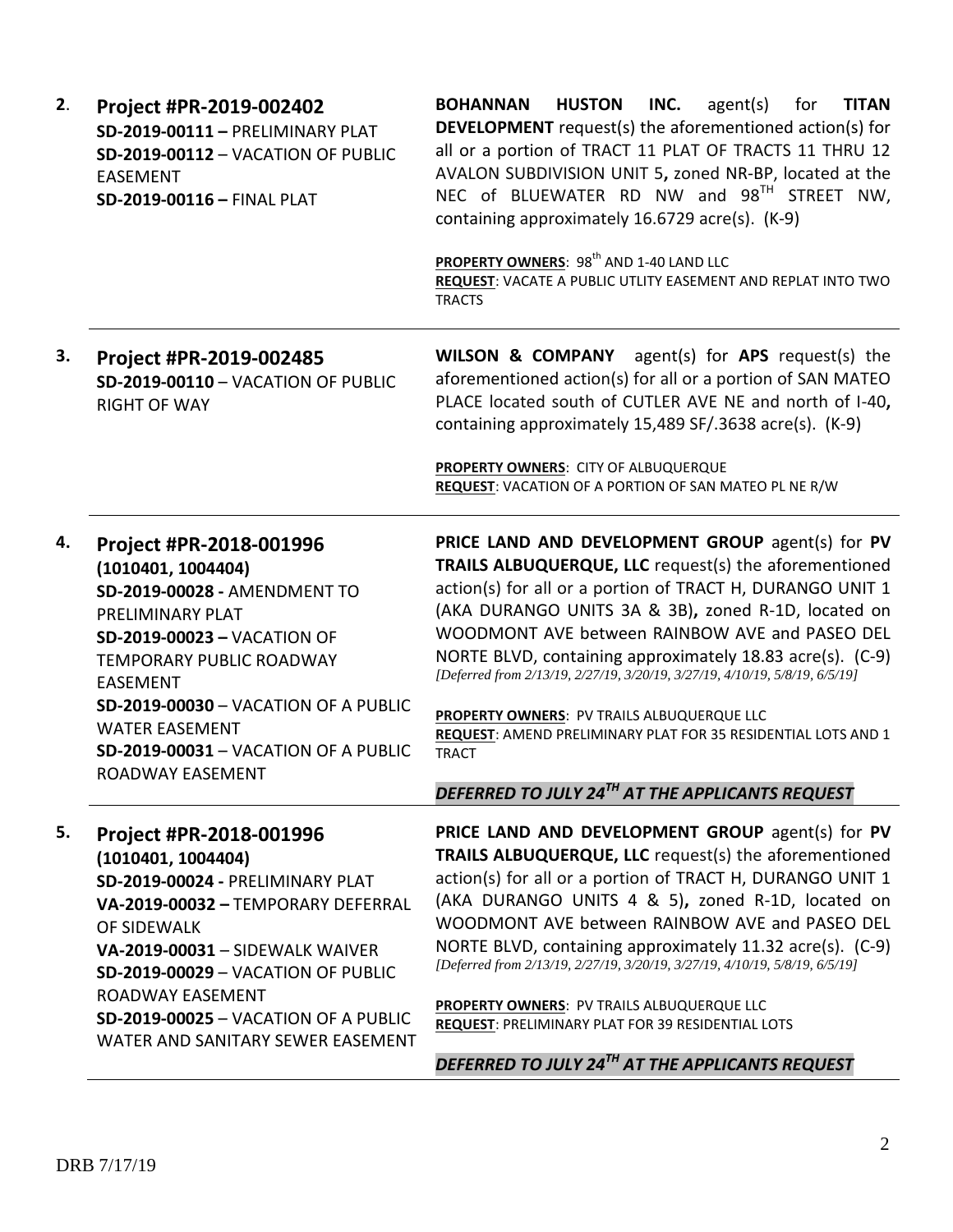**6. Project #PR-2018-001991 (1004404) SD-2019-00026** – PRELIMINARY PLAT **VA-2019-00033** – TEMPORARY DEFERRAL OF SIDEWALK **SD-2019-0027** – VACATION OF TEMPORARY PUBLIC DRAINAGE EASEMENT

**PRICE LAND AND DEVELOPMENT GROUP** agent(s) for **PV TRAILS ALBUQUERQUE, LLC** request(s) the aforementioned action(s) for all or a portion of TRACT 6 BULK LAND PLAT OF THE TRAILS UNIT 3A & TRACT C CORRECTION PLAT OF VALLE PRADO UNIT 3 (AKA VALLE PRADO UNITS 4 & 5), zoned R-1D, located on WOODMONT AVE between RAINBOW AVE and PASEO DEL NORTE BLVD, containing approximately 15.52 acre(s). (C-9) *[Deferred from 2/13/19, 3/6/19, 3/20/19, 3/27/19, 4/10/19, 5/8/19, 6/5/19]*

**PROPERTY OWNERS**: PV TRAILS ALBUQUERQUE LLC **REQUEST**: PRELIMINARY PLAT FOR 93 RESIDENTIAL LOTS

*DEFERRED TO JULY 24TH AT THE APPLICANTS REQUEST*

#### *MINOR CASES*

| 7. | Project #PR-2019-002331<br>SD-2019-00108 - PRELIMINARY/FINAL<br><b>PLAT</b> | <b>DESIGN PLUS LLC</b> agent(s) for <b>PACIFICAP PROPERTIES</b><br>request(s) the aforementioned action(s) for all or a portion<br>of LOTS 2-7 BLOCK 6 TRACTION PARK AND CITY ELECTRIC<br>ADDITION, zoned MX-M, located on CENTRAL AVENUE SW<br>north of NEW YORK AVE SW and west of CLAYTON ST SW,<br>containing approximately 1.1483 acre(s). (J-12) [Deferred from<br>$6/5/19$ ]                                   |
|----|-----------------------------------------------------------------------------|-----------------------------------------------------------------------------------------------------------------------------------------------------------------------------------------------------------------------------------------------------------------------------------------------------------------------------------------------------------------------------------------------------------------------|
|    |                                                                             | <b>PROPERTY OWNERS: VILLAGE LIMITED PARTNERSHIP</b><br><b>REQUEST: CONSOLIDATE 6 LOTS INTO 1</b>                                                                                                                                                                                                                                                                                                                      |
|    |                                                                             | DEFERRED TO JULY 10 <sup>TH</sup> AT THE APPLICANTS REQUEST                                                                                                                                                                                                                                                                                                                                                           |
| 8. | Project #PR-2019-002052<br>SD-2019-00117 - PRELIMINARY/FINAL<br><b>PLAT</b> | CSI - CARTESIAN SURVEYS, INC. agent(s) for DAVID<br><b>MARISCO</b> request(s) the aforementioned action(s) for all or<br>a portion of LOT C BLOCK 25 OF THE REPLAT OF LOTS 5A,<br>5B, 6A & 6B AND THE N1/2 OF LOTS 7A & 7B BLOCK 25,<br>EMIL MANN ADDITION, zoned RM-L, located at 509<br>CHARLESTON ST SE north of SOUTHERN BLVD NE and east<br>of GROVE ST NE, containing approximately 0.3115 acre(s).<br>$(L-19)$ |
|    |                                                                             | <b>PROPERTY OWNERS: MARSICO DAVID &amp; RITA</b><br><b>REQUEST: SUBDIVIDE ONE LOT INTO 2 LOTS</b>                                                                                                                                                                                                                                                                                                                     |

### *SKETCH PLAT*